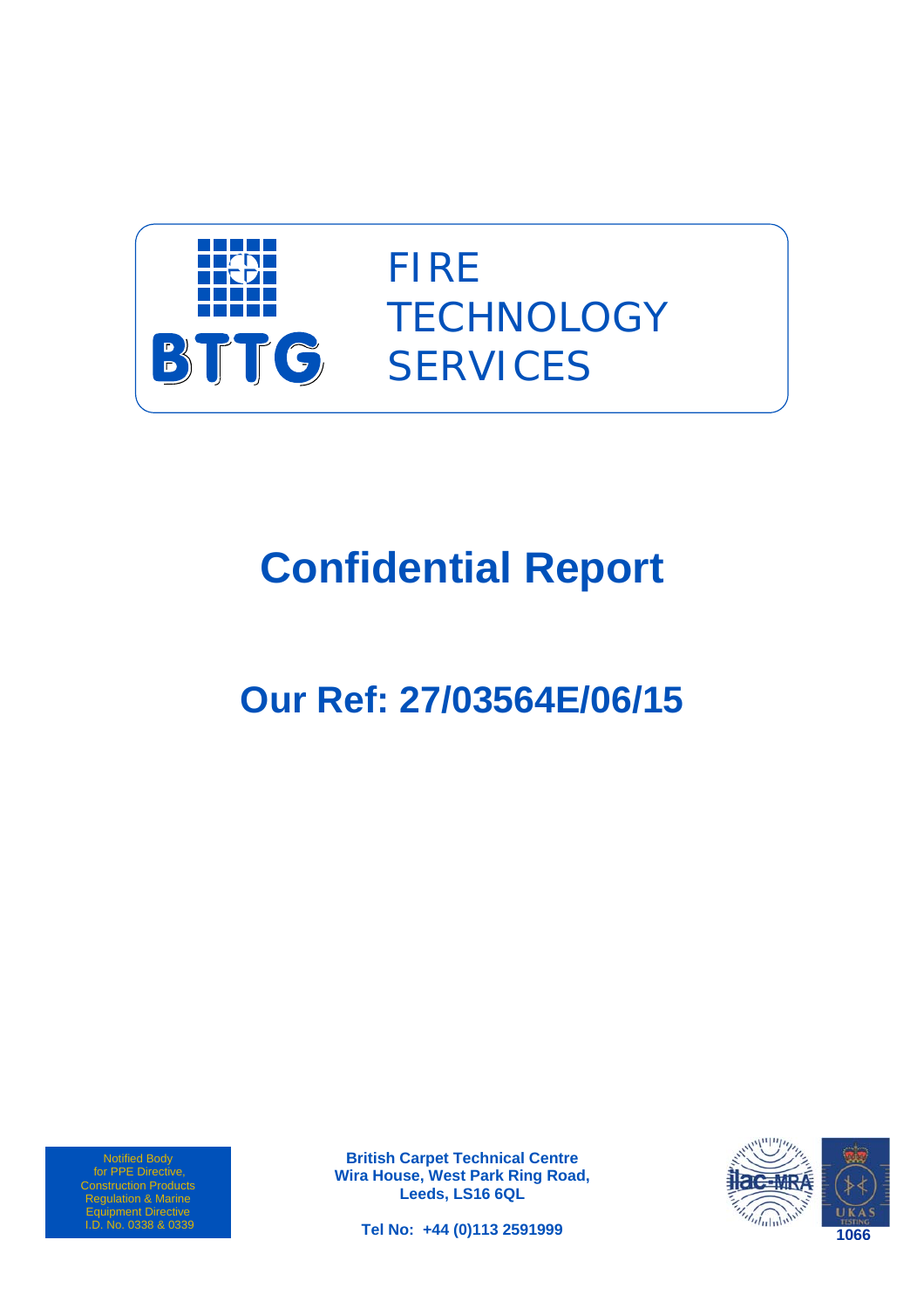

BTTG Testing & Certification Ltd. Wira House West Park Ring Road Leeds, LS16 6QL England

> Tel: +44 (0)113 259 1999 Web:http://www.bttg.co.uk Email:CSLeeds@bttg.co.uk

| 7 July 2015                           |                                                                                                                      |
|---------------------------------------|----------------------------------------------------------------------------------------------------------------------|
| Our Ref: 27/03564E/06/15<br>Your Ref: | Page 1 of 3                                                                                                          |
| Client:                               | Mermet S.A.S.<br>58 Chemin du Mont Maurin<br>38630 Veyrins - Thuellin<br>France                                      |
| Job Title:                            | Fire Test on One Sample of Fabric                                                                                    |
| <b>Clients Order Ref:</b>             | --                                                                                                                   |
| Date of Receipt:                      | 9 June 2015                                                                                                          |
| Description of Sample:                | One sample of fabric, referenced: Natura.                                                                            |
| Work Requested:                       | Fire Technology Services were requested to carry out a fire test on<br>the sample supplied to BS 5867 Part 2 Type B. |

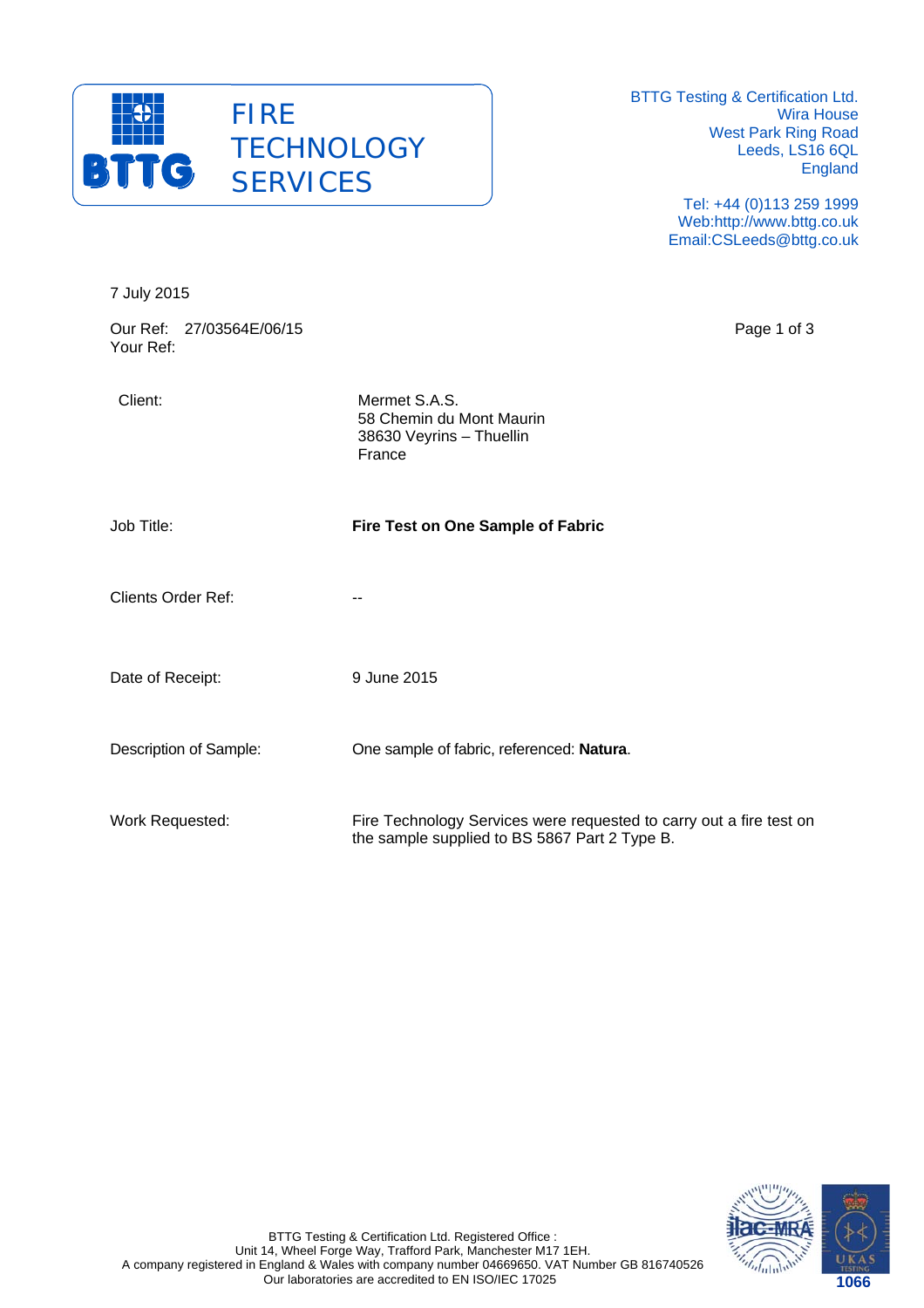

BTTG Testing & Certification Ltd. Wira House West Park Ring Road Leeds, LS16 6QL England

> Tel: +44 (0)113 259 1999 Web:http://www.bttg.co.uk Email:CSLeeds@bttg.co.uk

7 July 2015 Page 2 of 3

Our Ref: 27/03564E/06/15 Your Ref:

## **Mermet S.A.S.**

#### **Fire Tests According to BS 5867-2:Type B:2008 Fabrics for curtains, drapes and window blinds – Flammability requirements, Specification**

#### **Date of Test:** 06/07/15

#### **Procedure**

The specimen were tested in accordance with BS EN ISO 15025:Procedure A:2002, as required by BS 5867:Type B.

Sets of specimens were tested before and after the water soaking procedure described in BS EN 1021- 1:Annexe D:2006.

The specimens were tested using a flame application time of 15 seconds.

#### **Requirements**

BS 5867 states that:-

'No part of any hole nor any part of the lowest boundary of any flame shall reach the upper edge or either vertical edge of the sample. If any part of any hole or any part of any flame, reaches the top edge or either vertical edge, or if there is any separation of any flaming debris droplets in the testing of one specimen, a further six specimens shall be tested. If all six new specimens comply with the above requirements, the fabric shall be deemed to conform to the requirements for type 'B' of this British Standard.'

#### **Results**

The following test results relate only to the ignitability of the combination of materials under the particular conditions of test; they are not intended as a means of assessing the full potential fire hazard of the materials in use.

#### Before Water Soaking

| Number of specimens where the hole reached any edge         | $ -$  | - 0 |
|-------------------------------------------------------------|-------|-----|
| Number of specimens where the flame reached any edge        | $-$ 0 |     |
| Number of specimens where there was flaming debris droplets | $-$ 0 |     |
|                                                             |       |     |

#### After Water Soaking

| Number of specimens where the hole reached any edge         | $-$ ()   |  |
|-------------------------------------------------------------|----------|--|
| Number of specimens where the flame reached any edge        | $\sim$ 0 |  |
| Number of specimens where there was flaming debris droplets | $-$ 0    |  |